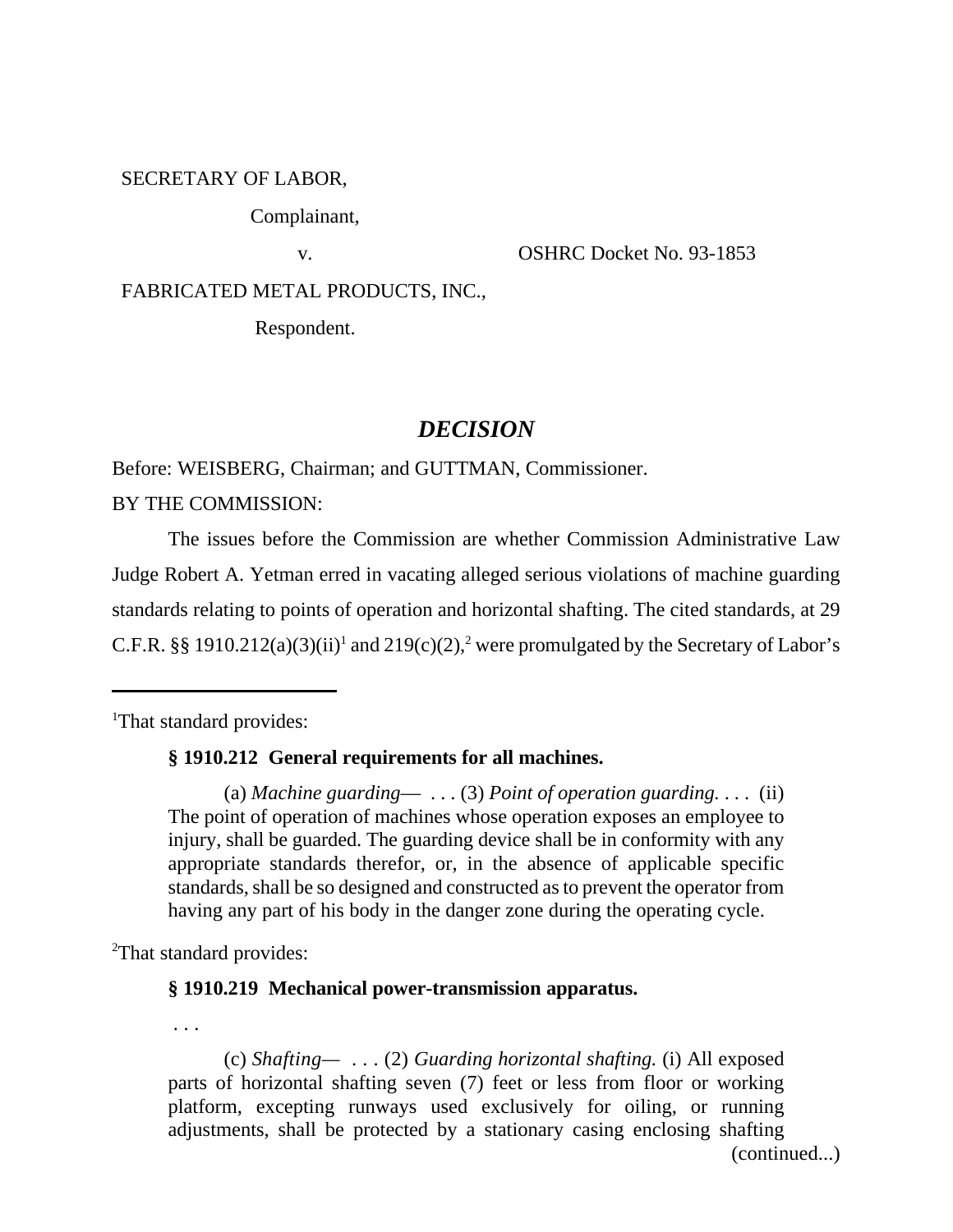Occupational Safety and Health Administration ("OSHA"). The basic controversy is whether the Secretary proved, as required, that employees of Fabricated Metal Products, Inc. ("FMP") were exposed to the hazards. Having thoroughly reviewed the evidence and the parties' extensive arguments, we agree with the judge that the alleged violations should be vacated.

## **SUMMARY OF FACTS**

The machines in question are power presses FMP uses to form small metal parts such as fuel filters and copper cones for explosive devices. The presses, located in FM's eyelet department, are electrically powered. They range from six to 12 feet in both height and width. The citation addressed two potential hazards presented by the presses. First, each press has a series of points of operation ("plungers" or "rams") located between 36 and 50 inches above the floor in the front, where blank metal pieces are cut, transferred, and formed into finished parts.<sup>3</sup> Second, the presses have unguarded horizontal shafting ("camshafts") above and below the points of operation. The upper shafts are 5 to 7 feet above the floor, and the rotation of their cams drives the plungers. The lower shafts are 2 to 3 feet above the floor, and the rotation of their cams pushes the parts out of the die after the plunger retracts. The camshafts are smooth and are lubricated frequently. Their rotation does not create a vacuum effect. The presses generate about 45 strokes a minute.

Two types of employees work near the presses -- machine operators and toolmakers. A machine operator is responsible for overseeing the operation of two or more presses and assuring that the fabricated parts have the correct specifications. The operator starts up the press and retrieves finished parts. The operator is required to call a toolmaker if a press malfunctions in any way. Toolmakers handle all repairs and are responsible for setting up and adjusting the press for each type of metal part to be fabricated. Toolmakers perform their work with the press totally shut down.

 $2$ (...continued)

completely or by a trough enclosing sides and top or sides and bottom of shafting as location requires.

<sup>&</sup>lt;sup>3</sup>Most of the cited machines have no point of operation guards. Six of the cited machines had partial guarding.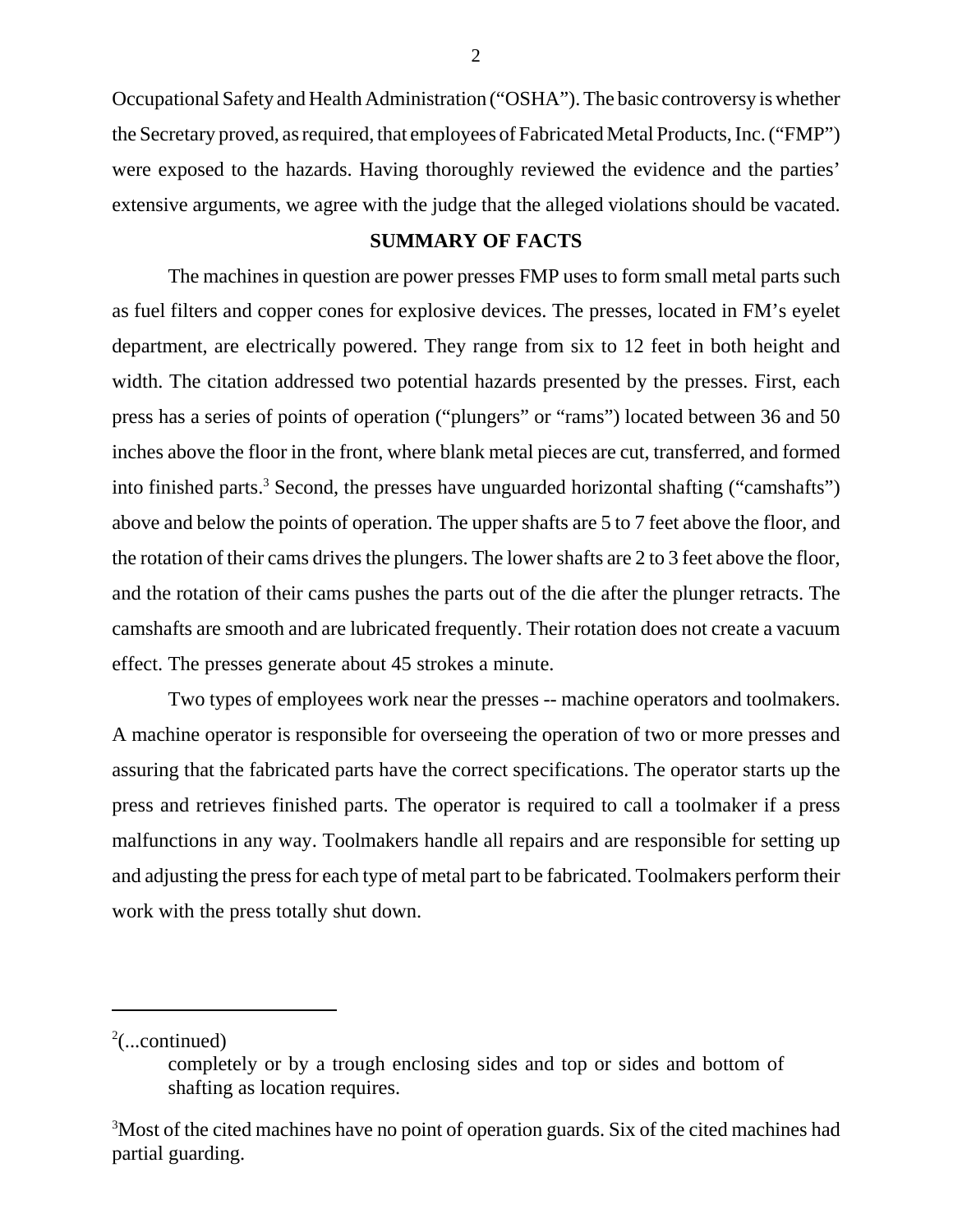OSHA compliance officer ("CO") Robert Kowalski testified that he observed an employee standing 12-18 inches from the unguarded points of operation on one operating press, with his legs 18-20 inches from the unguarded lower camshaft, and with a hand about 6 inches from one of the points of operation, for 30-45 seconds. The employee appeared to be adjusting a sensor probe with a small hand tool. Kowalski further testified that he noticed another employee with his hand approximately 12-14 inches from a point of operation while blowing out a press with compressed air while the press was operating. The employee's body was 26-28 inches away from points of operation and 18-20 inches from the lower camshaft. Kowalski also testified that he observed employees walking in the aisles between presses, coming within 3 feet of points of operation.

Based on the proximity of employees to the unguarded points of operation and camshafts, the Secretary alleges that the employees were exposed to the hazard of having clothing or body parts caught in the presses if the employees slipped or fell. Kowalski testified, and the Secretary concedes, that there was no operational reason for the employees to come into contact with either the points of operation or the camshafts.

Barrels are stored behind the presses, between the employee walkway and the exposed points of operation and camshafts. Also, there were numerous obstructions to access to the camshafts and the points of operation from the front -- boxes, barrels, splash guards, and the coils of metal that were fed into the presses automatically from the front. The boxes (some cardboard, some plastic or metal) and the barrels caught the finished parts as they came out on chutes or conveyor belts. The splash guards and flying parts guards, present on many of the presses, also block employee access to part of the lower cams.

The presses are fully automated. Most of the points of operation open only a ¼-inch, although a few open as much as 3 inches. There is a cylindrical sensor probe (approximately the size of a pencil) between each of the points of operation. The sensor is designed to stop the press if product becomes misaligned during the production process. FMP's safety coordinator, Lars Johnson, testified that a sensor would shut down the machine "in a fraction of a second" if the sensor detected anything abnormal in the transfer of parts or if excessive pressure was applied to the sensor as it was being adjusted.

3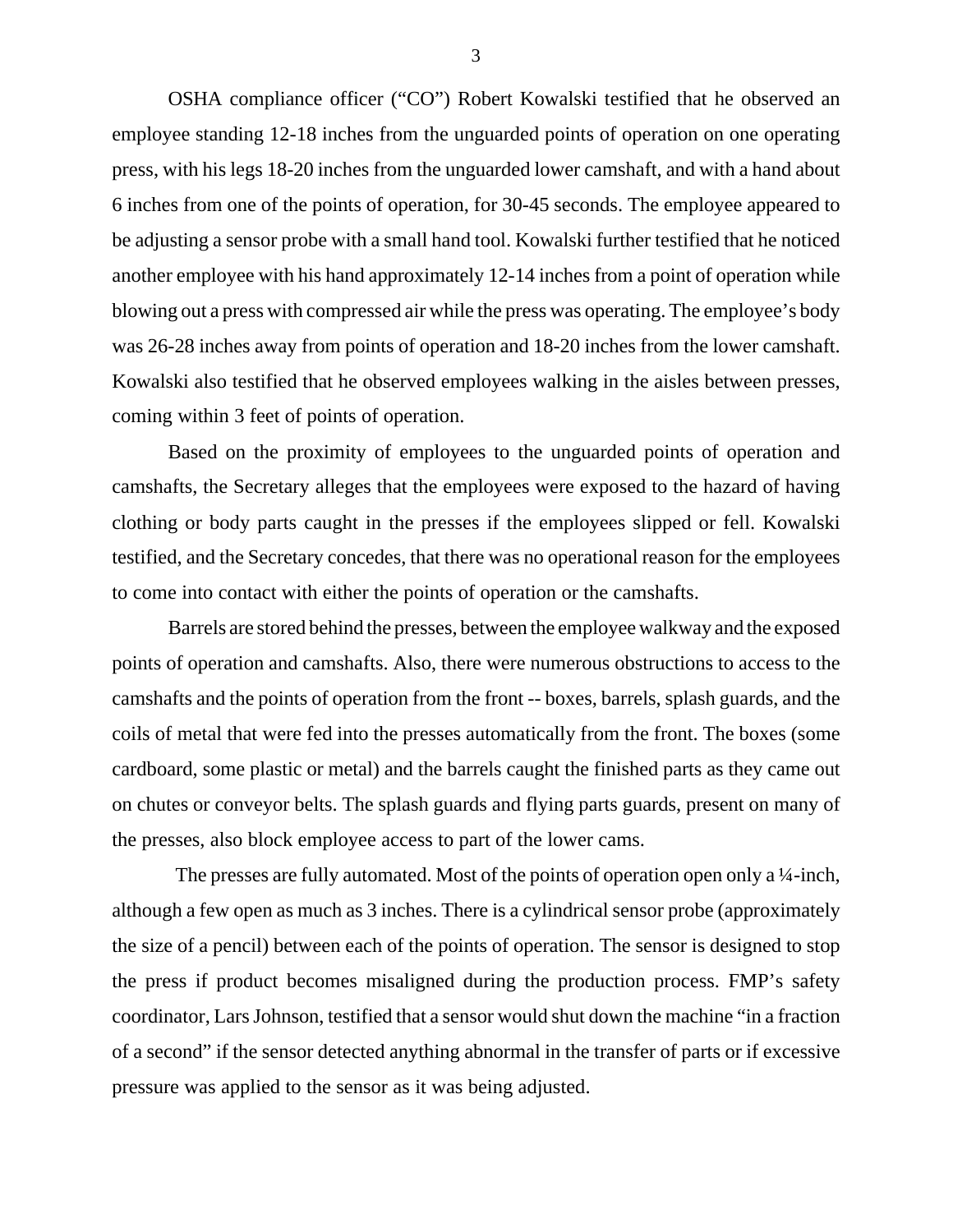#### **DISCUSSION**

The Secretary always bears the burden of proving employee exposure to the violative conditions.<sup>4</sup> Here, the dispute centers on whether the Secretary proved such employee exposure.

The two seminal Commission cases that are relevant to our inquiry here are *Rockwell Intl. Corp.*, 9 BNA OSHC 1092, 1980 CCH OSHD ¶ 24,979 (No. 12470, 1980), and *Gilles & Cotting, Inc.*, 3 BNA OSHC 2002, 1975-76 CCH OSHD ¶ 20,448 (No. 504, 1976). *Gilles & Cotting* addressed the general question of employee exposure to hazards. *Rockwell* addressed the specific question of employee exposure arising from the actual operation of a machine.

In *Gilles & Cotting*, the Commission set forth a test for employee exposure based on the principle of "reasonable predictability." 3 BNA OSHC at 2003, 1975-76 CCH OSHD at p. 24,425. The Commission held that the Secretary bore the burden of proving:

that employees either while in the course of their assigned working duties, their personal comfort activities while on the job, or their normal means of ingress-egress to their assigned workplaces, will be, are, or have been in a zone of danger.

*Id.*<sup>5</sup>

In *Rockwell*, the Commission set forth the standard of employee exposure to hazards presented by the employee's operation of a machine. The Commission stated:

<sup>&</sup>lt;sup>4</sup>As to a specification standard such as the camshaft guarding standard at issue here  $(\S 1910.219(c)(2))$ , proof of noncompliance with the standard establishes the existence of a hazard. With a general standard such as the point of operation guarding standard in this case (§ 1910.212(a)(3)(ii)), the Secretary must prove that the violation of the standard presents a hazard. To the extent that FMP, relying on *Pratt & Whitney Aircraft Div. v. Secy. of Labor*, 649 F.2d 96, 104 (2d Cir. 1981) ("*Pratt & Whitney I*") (setting forth significant risk of harm test for existence of hazard under OSH Act), argues that the Secretary failed to establish the *existence of a hazard* under the latter standard, we find it unnecessary to reach that argument because we find that the Secretary failed to establish employee *exposure* to the cited conditions.

<sup>5</sup> *See also Phoenix Roofing Inc.*, 17 BNA OSHC 1076, 1078 note 6, 1993-95 CCH OSHD ¶ 30,699, p. 42,605 note 6 (No. 90-2148, 1995); *Carpenter Contracting Corp.*, 11 BNA OSHC 2027, 2029-31 & note 3, 1984-85 CCH OSHD ¶ 26,950, pp. 34,563-64 & note 3 (No. 81-838, 1984); *Otis Elevator Co.*, 6 BNA OSHC 2048, 2050, 1978 CCH OSHD ¶ 23,135, p. 27,952 (No. 16057, 1978).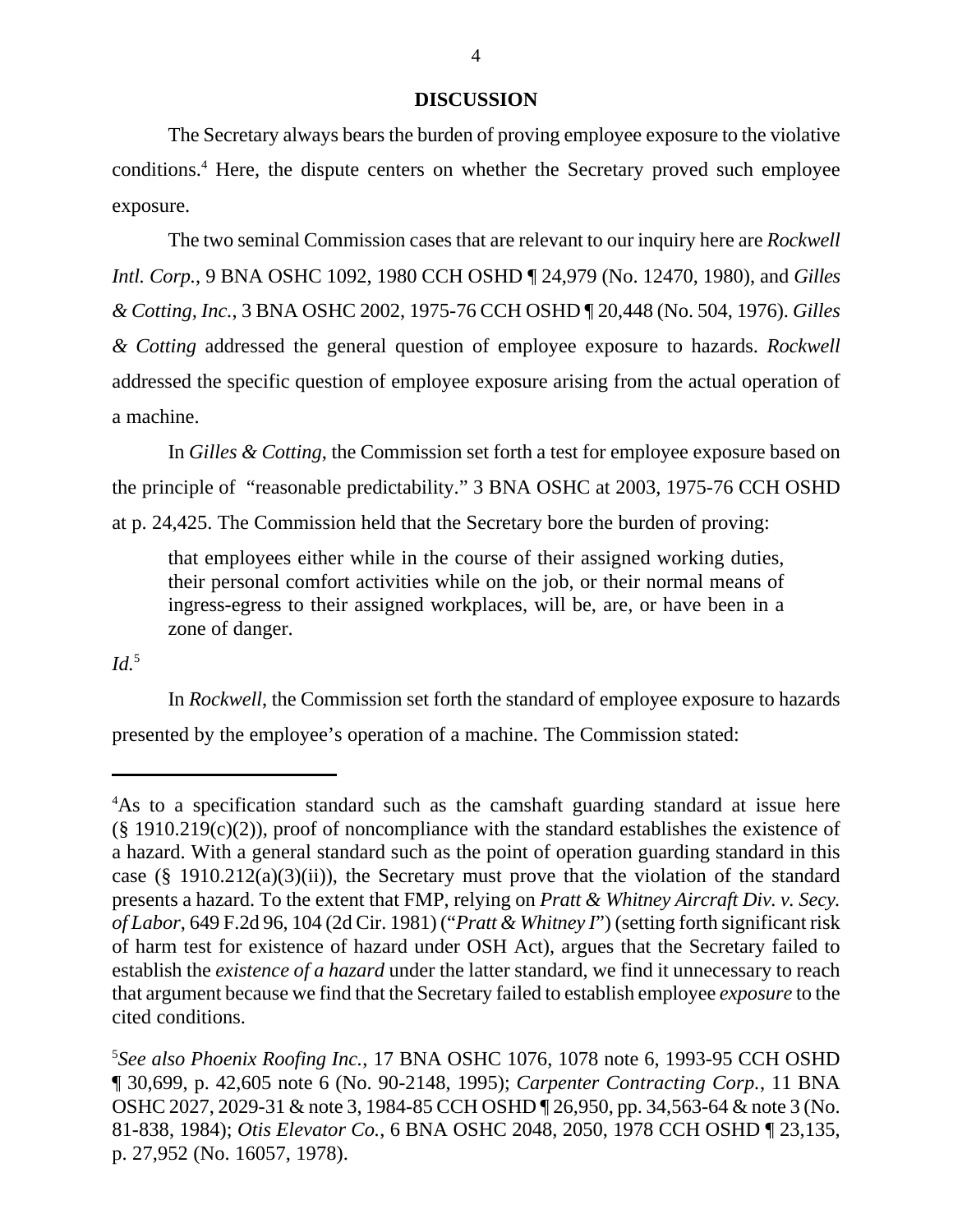The mere fact that it was not impossible for an employee to insert his hands under the ram of a machine does not itself prove that the point of operation exposes him to injury. Whether the point of operation exposes an employee to injury must be determined based on the manner in which the machine functions and how it is operated by the employees.

9 BNA OSHC at 1097-98, 1980 CCH OSHD at p. 30,846. The Commission concluded that the Secretary had not established employee exposure to the points of operation on Rockwell's machines, due to the extremely slow rate of descent of the plungers and the fact that they were constantly under the employee's control.<sup>6</sup>

Accordingly, under *Gilles & Cotting* and *Rockwell*, in order for the Secretary to establish employee exposure to a hazard she must show that it is reasonably predictable either by operational necessity or otherwise (including inadvertence), that employees have been, are, or will be in the zone of danger.<sup>7</sup> We emphasize that, as we stated in *Rockwell,* the

<sup>6</sup> *See also ConAgra Flour Milling Co.*, 16 BNA OSHC 1137, 1147, 1993 CCH OSHD ¶ 30,045, p. 41,239 (No. 88-1250, 1993) (evidence of exposure to hazard under section 1910.212(a)(1), was insufficient where "likelihood of an injury [is] negligible"), *rev'd in part on other grounds*, 25 F.3d 653 (8th Cir. 1994); *Jefferson Smurfit Corp.*, 15 BNA OSHC 1419, 1421-23, 1991-93 CCH OSHD ¶ 29,551, p. 39,954 (No. 89-553, 1991) (violation of section  $1910.212(a)(1)$  cannot be found where operator would have no reason to put hands close enough to unguarded parts of machinery to be exposed to hazard and possibility of exposure of employee walking past machine "would be remote"); *Armour Food Co.*, 14 BNA OSHC 1817, 1824, 1987-90 CCH OSHD ¶ 29,088, pp. 38,883-84 (No. 86-247, 1990) (one section 1910.212(a)(1) item vacated where employees had no reason to put their hands in danger zone and "it would be difficult for them to do so;" another section 1910.212(a)(1) item affirmed where employees routinely placed their hands in immediate vicinity of nip points and "could inadvertently put their hands into it); *Skydyne, Inc.*, 11 BNA OSHC 1753, 1755, 1983-84 CCH OSHD ¶ 26,761, p. 34,222 (No. 80-5422, 1984) (exposure under section  $1910.212(a)(3)(ii)$  not shown where CO did not witness operation, was unable to present evidence on distance of operators' hands from points of operation or rate of descent of moving part, no reason appeared for employee to place hand under it, and there were no prior accidents).

<sup>7</sup>As we noted in *Gilles & Cotting*, the scope of the zone of danger is relative to the wording of the standard and the nature of the hazard at issue. *Gilles & Cotting*, 3 BNA OSHC at 2003, 1975-76 CCH OSHD at p. 24,425. Here, the zones of danger presented are the unguarded points of operation and camshafts. Our inquiry then is whether the employees' proximity to the machines makes it reasonably predictable that they will enter these zones of danger by slipping or falling.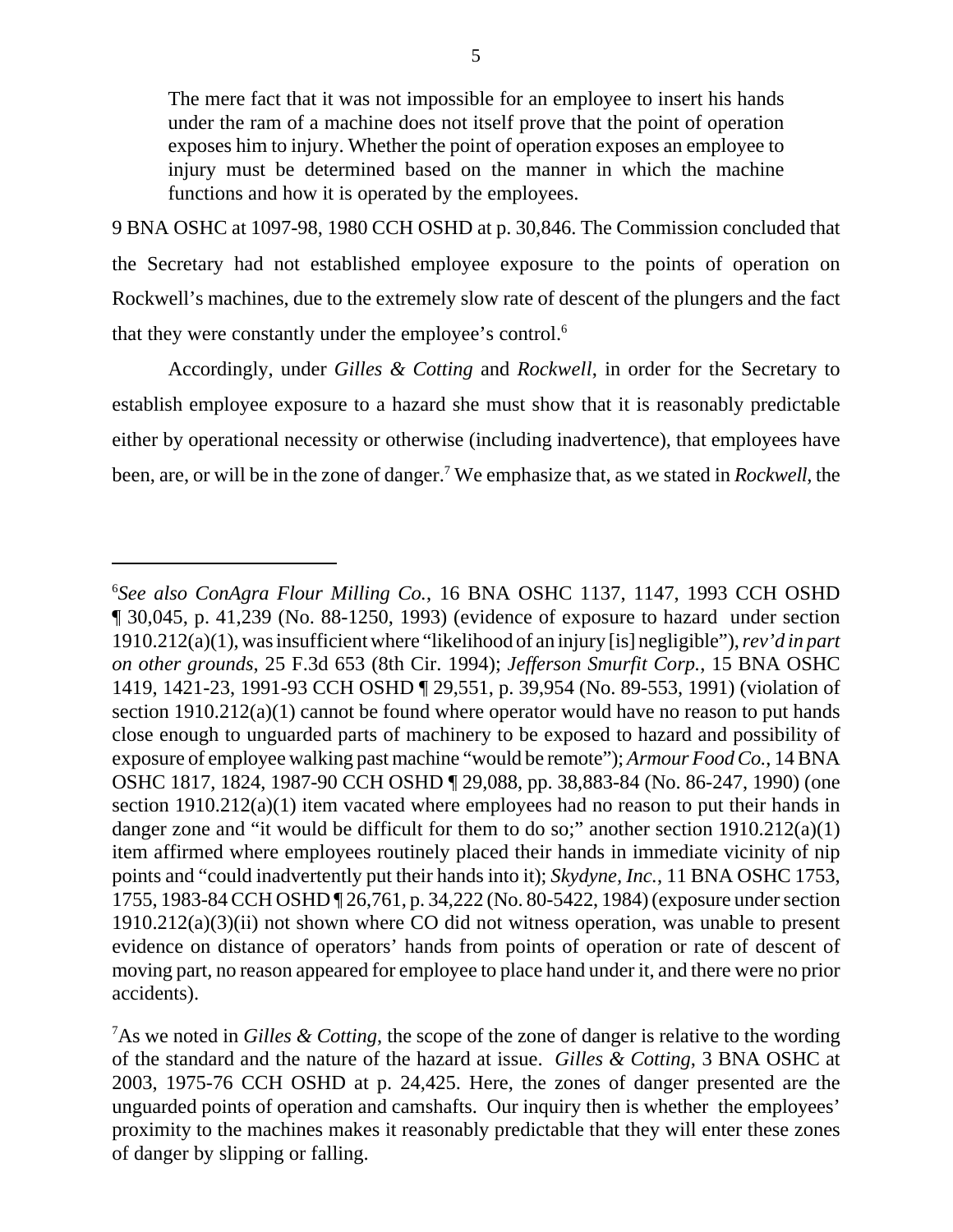inquiry is not simply into whether exposure is theoretically possible.<sup>8</sup> Rather, the question is whether employee entry into the danger zone is reasonably predictable. *Gilles & Cotting*, 3 BNA OSHC at 2003, 1975-76 CCH OSHD at p. 24,425.

Applying this test of exposure to the citations before us, we find that the Secretary has failed to establish exposure under either standard.

# **1. Point of operation items**

CO Kowalski admitted that neither the toolmakers nor the machine operators are exposed to the presses' points of operation during the course of their normal work duties. His only concern was inadvertent entry into a point of operation due to a slip or fall. He admitted, however, that such a slip or fall near a press is improbable.<sup>9</sup> The judge agreed, finding it highly unlikely that an employee would slip or fall in such a way that his hand would actually enter a point of operation, given that the points of operation were 3 feet or more above the floor and most had only a ¼-inch opening.

<sup>&</sup>lt;sup>8</sup>The Secretary contends that exposure means "physically possible for an employee to put his hand in the hazardous area, even if by inadvertence or improper performance of his job" (Sec. Brief at 9), except where such contact is "freakish or suicidal" (Oral Argument Tr. 24), and that her interpretation is entitled to deference under *Martin v. OSHRC (CF & I Steel Corp.)*, 499 U.S. 144 (1991). Whether an employee is exposed to a hazard or a noncomplying condition is part of what the Secretary must prove to establish a violation of the Act. *Astra Pharmaceutical Products, Inc.*, 9 BNA OSHC 2126, 2129, 1981 CCH OSHD ¶ 25,578, p. 31,899 (No. 78-6247, 1981), *aff'd in part*, *remanded in part*, 681 F.2d 69 (1st Cir. 1982). It is unnecessary for us to decide whether the Secretary could eliminate her burden under the Act with respect to establishing exposure on a case-by-case basis by making the finding of exposure inherent in the standard itself, since she has not done so in the two standards at issue here. The Secretary's interpretation of these standards to mean that, in effect, guarding is required unless employee contact would occur only under freakish circumstances does not so much carry the Secretary's burden to prove exposure as eliminate it. Accordingly, her position is not entitled to deference under *CF & I*.

<sup>9</sup>Because of FMP's many precautions, the judge rejected the Secretary's argument that FMP's use of machine lubricant somehow contributed to the likelihood of a slip and fall incident occurring. Each press sits inside a containment pan which catches any lubricant that drips from machine parts. The splash guards on some of the presses help keep oil from spraying out onto the floor. There are absorbent materials around the containment pans. Those materials, called "oil socks" or "oil pigs," contain or absorb oil in the event of a spill or leakage. Also, the eyelet department floor is mopped at least once per shift and any oil spillage onto a floor is cleaned up as soon as possible. As mentioned, Kowalski found the floors "generally clean" and not citable during his inspection.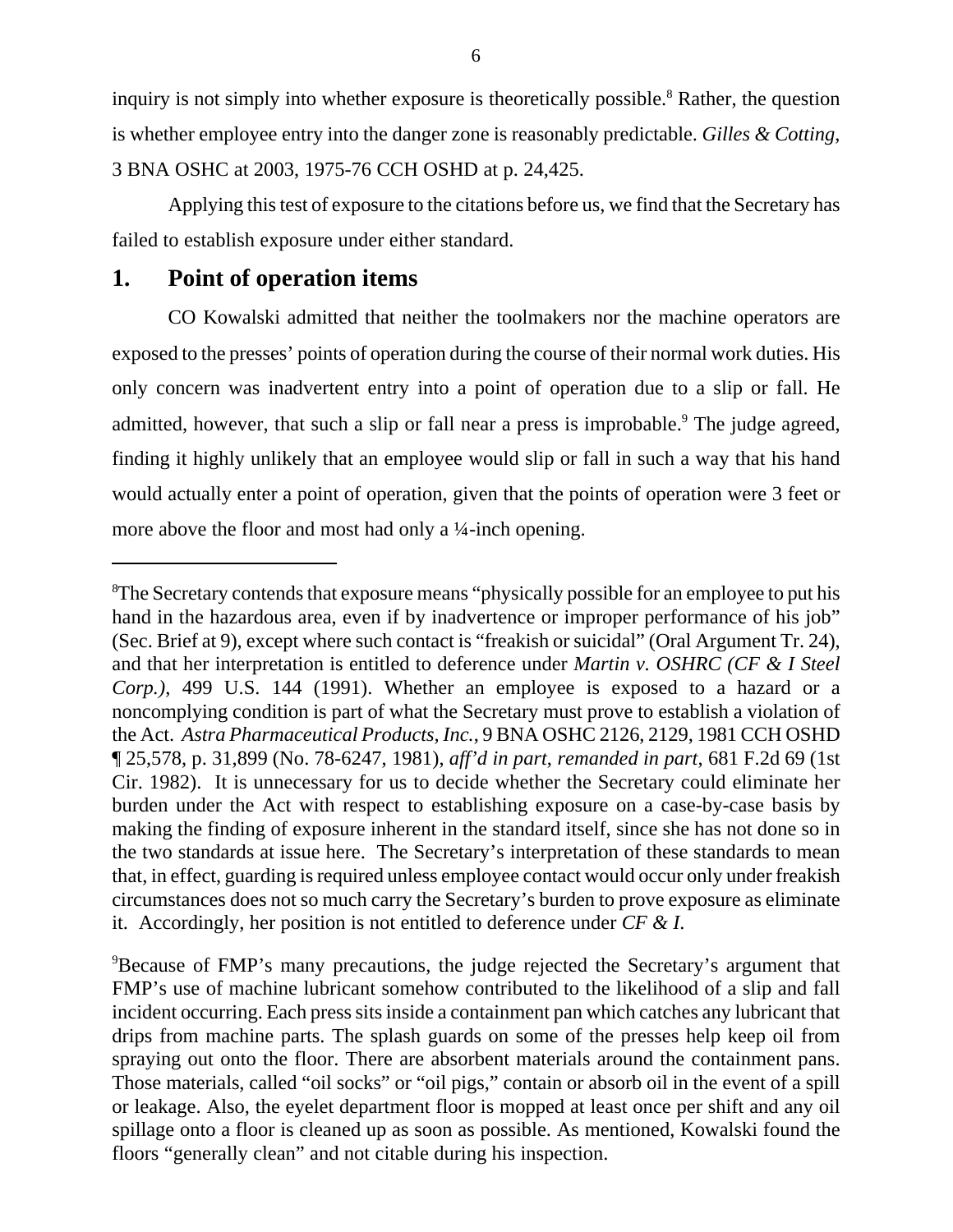[T]he likelihood of inadvertent contact with any of the unguarded presses' points of operation seems remote at best. Indeed, the evidence demonstrates that rows of barrels placed at the rear of each press to collect scrap metal make access at this point extremely difficult. In addition, the designated aisles in this area, measured by FMP's safety coordinator as six feet wide, allow more than enough space for an employee to pass the rear of an operating press without danger.

Similarly, the work areas at the front of each press are large enough to allow employees to travel between assigned machines and maintain a distance of at least two feet from any point of operation. Indeed according to FMP's safety coordinator, it is about 18 feet from the front of one press to the front of the press directly across from it. Furthermore, while the boxes and/or barrels placed at the front of each press to collect finished parts as they exit the machine do not appear to restrict an employee's ability to traverse this large area, like the barrels at the rear of the press, they do serve to limit direct access to a point of operation.

(Citations omitted.)

We agree with the judge's findings.<sup>10</sup> As he pointed out, his findings regarding FMP's unguarded points of operation apply with at least equal force to those that were partially guarded. Based on this record, therefore, we find that it is not reasonably predictable that an employee will be in the zone of danger presented by the presses' points of operation at any time, and we vacate this citation item.

<sup>&</sup>lt;sup>10</sup>The expert testimony produced by each side does not change the result. The Secretary presented a former OSHA CO and regional safety engineer, Edward Bajakian, who since had become a safety and health officer with the U. S. Fish and Wildlife Service. Mr. Bajakian, who had seen pictures of FMP's presses but had not visited the workplace, testified that sound safety engineering principles call for universal guarding of points of operation and horizontal shafting on presses.

However, FMP presented a very experienced consulting engineer to the metal forming industry, William Roorda. He was a member of the American National Standards Institute ("ANSI") Committee that wrote the 1988 edition of their safety standard for Mechanical Power Presses (ANSI B11.1 (1988)). Mr. Roorda, who conducts safety inspections in the industry to determine compliance with safety standards, spent six hours inspecting FMP's presses. In his professional opinion, there was no employee exposure to the unguarded point of operation or camshafts, and there were no hazards of slipping, tripping, or falling in the area of those presses.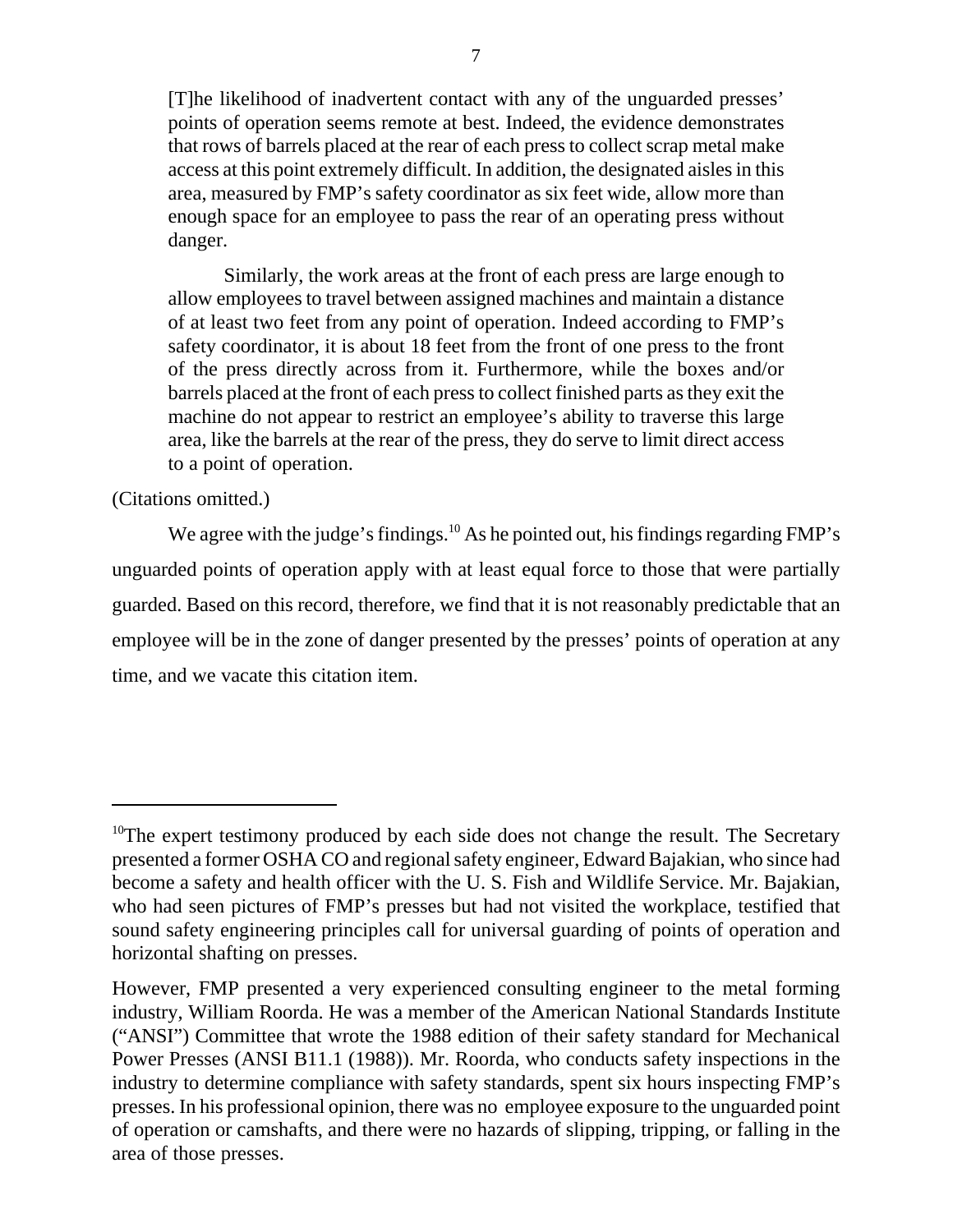# **2. Camshaft items**

As with the point of operation hazards, the Secretary's only concern as to the unguarded shafts is inadvertent contact with a rotating shaft in the event of a slip or fall. Kowalski acknowledged that the barrels stored against the back of FMP's presses made it impossible for an employee to contact the upper shafts (five to seven feet above the floor) from that side in the event of a slip or fall. Nor could Kowalski think of a way an employee could contact the lower shafts from the back, again due to the barrels. On the front, employees stood no closer than 18 to 24 inches away from the presses in the course of their work. Employees walking by the presses were farther away. Kowalski saw no employee walk closer than two feet from a press. There was no showing that an employee might contact an upper camshaft from the front in the event of a slip or fall. As to the lower shafts on the front, we agree with the judge's summary:

[T]he likelihood of inadvertent contact is far too remote to support a finding of employee exposure. Indeed, when walking between machines or performing tasks that require them to come in close proximity to a press, employees remain at least one to two feet away from a machine's lower shaft. Also, the splash guards installed on some of the presses, as well as the barrels and other containers positioned at the front of each machine to collect finished parts, serve to block easy access to an exposed lower shaft. These conditions, coupled with the fact that the lower shaft is about two feet above the floor and somewhat recessed from the outer edge of the containment which borders the press, render inadvertent contact highly unlikely, even if an employee were to slip and fall in this area.

(Citations omitted.)

Accordingly, we find that the evidence does not show that it is reasonably predictable that any employee will slip or fall so as to contact either the upper or lower shafting on the cited presses. We therefore vacate the alleged violation of section  $1910.219(c)(2)$ .<sup>11</sup>

 $11$ We further note that there was no evidence of any injuries in this department from contact with an unguarded shaft during the 16 or more years the plant had been in operation.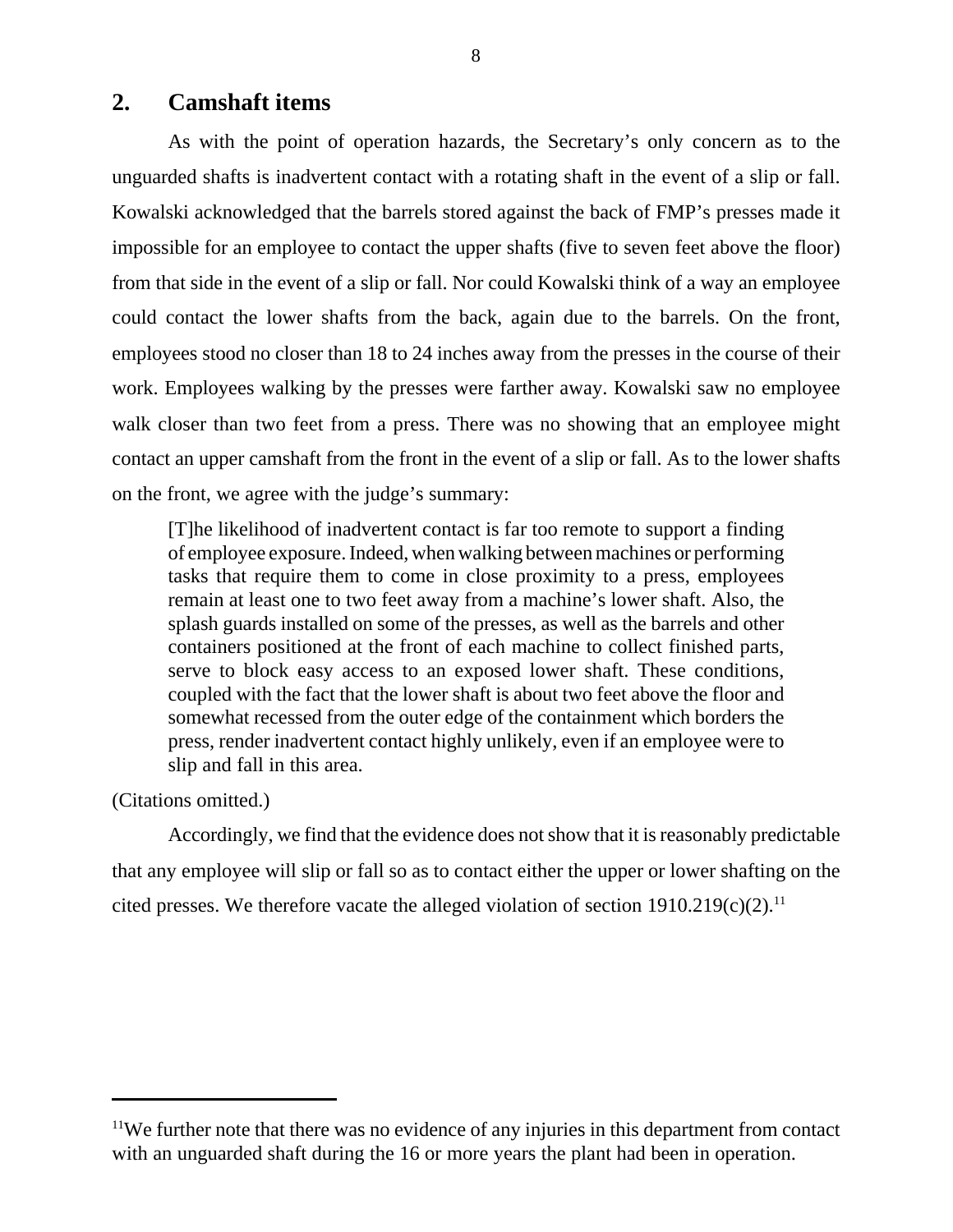# **CONCLUSION**

For the reasons set forth above, we vacate the alleged violations of sections 1910.212(a)(3)(ii) and 1910.219(c)(2).